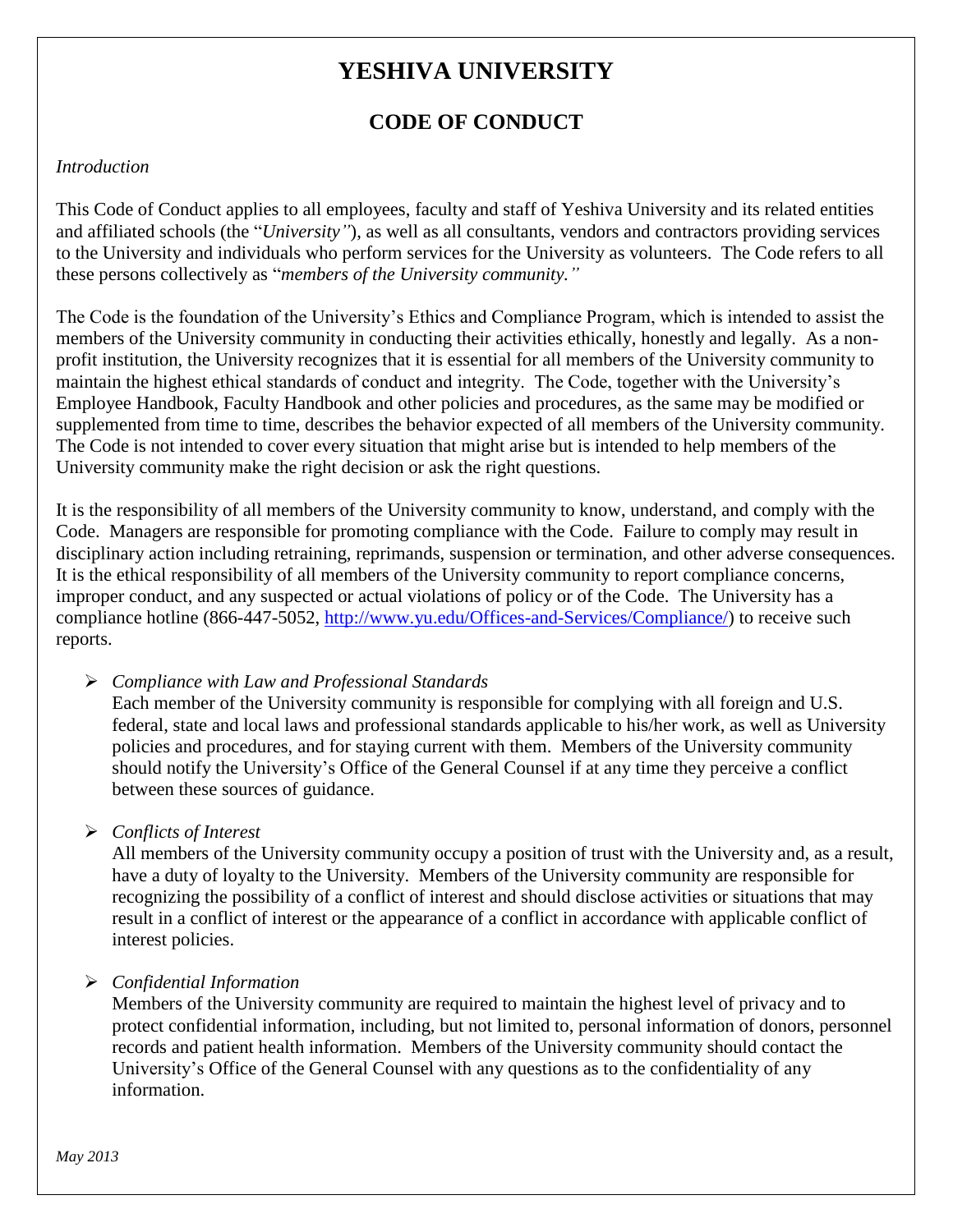#### *Use of University Property*

Members of the University community should only use the University's property for University purposes. However, members of the University community may use the University's property for lawful not-for-profit personal purposes in an incidental and reasonable manner.

#### *Destruction of Property and Theft*

Members of the University community should not intentionally damage or destroy the property of the University or others, or engage in theft.

#### *Bribes and Kickbacks*

Members of the University community should ensure that payments made by or on behalf of the University are made only for legitimate business purposes of the University. Under no circumstances is it acceptable to offer, give, solicit or receive any form of bribe or kickback.

#### *Intellectual Property of the University*

Members of the University community should safeguard the University's rights in its intellectual property, such as trademarks, service marks, patents, copyrights, inventions, and trade secrets.

#### *Intellectual Property of Others*

Members of the University community may not reproduce, distribute or alter copyrighted materials without permission of the copyright owner, unless otherwise permitted by applicable law.

#### *Respectful Environment*

Members of the University community should treat others with dignity and respect. Members of the University community may not engage in discrimination or harassment. Violent behavior is unacceptable.

#### *Substance Abuse*

Members of the University community are prohibited from the unlawful possession, unlawful use, unlawful distribution, or unlawful manufacture of drugs and the unauthorized use of alcohol at any University facilities or in connection with any University activities.

#### *Fair Treatment*

Members of the University community are expected to maintain a professional work environment and to treat fellow members in a fair, equitable and impartial manner. Members of the University community should comply with all applicable policies and procedures, including, but not limited to, those regarding the appointment, retention, tenure, work assignments, promotion, demotion or salary of fellow members.

#### *Political Activities*

Members of the University community should not seek reimbursement from the University for contributions to political candidates, causes or parties, and should not work on behalf of such causes, parties or candidates during working hours or at any time use the University's facilities or resources for such purposes.

#### *Environment, Health and Safety*

Members of the University community are expected to maintain a safe work environment and to comply with all applicable federal, state and city regulations.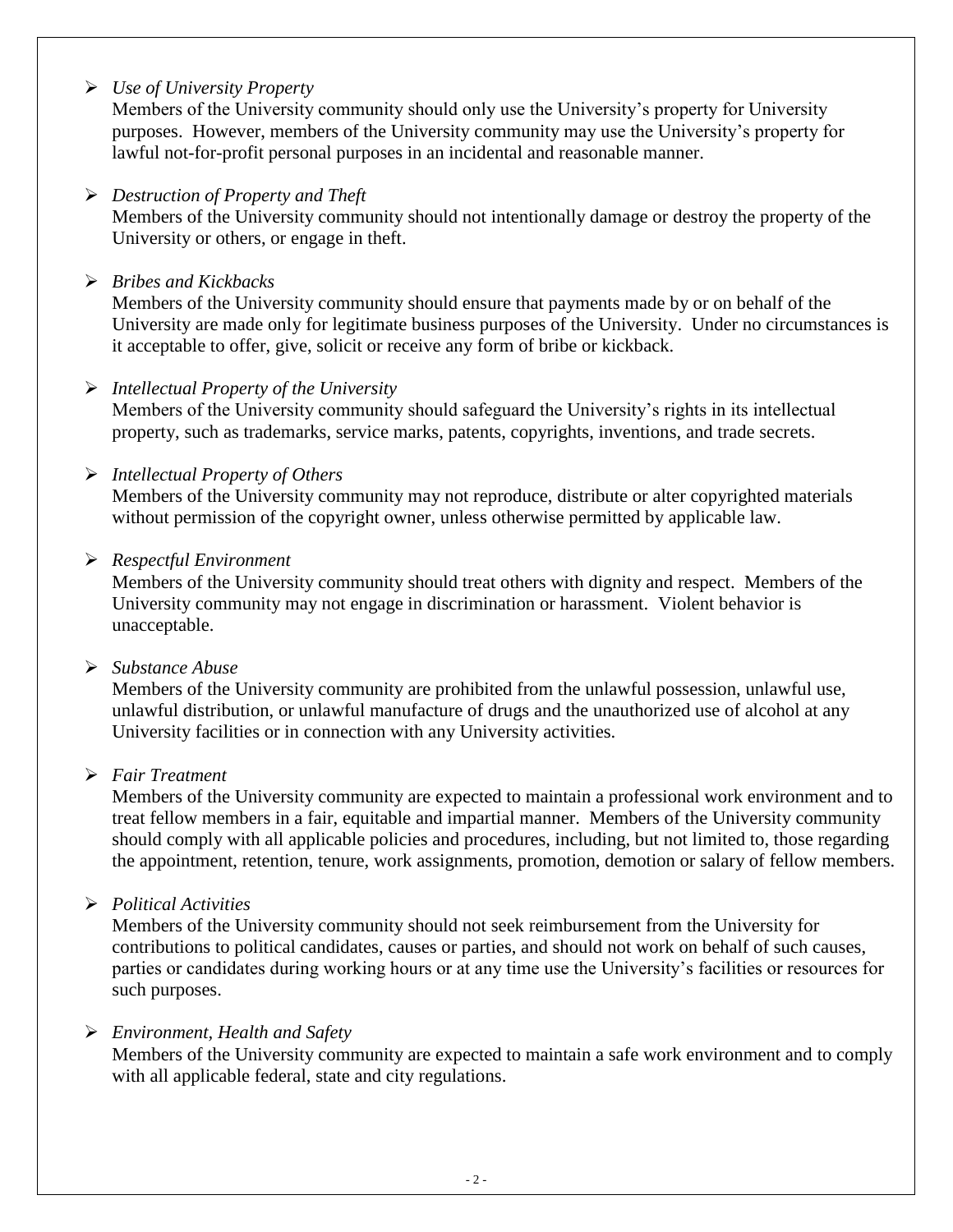#### *Educational Records*

Members of the University community are expected to maintain student educational records in accordance with all applicable laws (including, without limitation, the Family Educational Rights and Privacy Act (FERPA)).

### *Financial Reporting and Business Records*

Members of the University community are responsible and accountable for maintaining an adequate system of internal controls over all areas of their responsibility, and maintaining all business records in accordance with laws and regulations regarding the retention of business records.

#### *Information Technology and Communications Equipment*

Members of the University community should use the University's information technology systems, including, but not limited to, computers, e-mail, Internet access lines, telephones and voice mail, only for University purposes. However, members of the University community may use the University's information technology systems for lawful not-for-profit personal purposes in an incidental and reasonable manner.

#### *Fundraising and Institutional Advancement*

Members of the University community must act with fairness, honesty, and integrity in connection with the solicitation and receipt of gifts to the University. Members of the University community must comply with all federal and state laws and regulations, and not take any action, or omit to take any action, that may mislead or otherwise deceive a donor.

#### *Education and Teaching Standards*

Members of the University community are expected to provide the highest quality of education and training to the students, and respect each student as a valuable individual. Members of the University community are expected to maintain a professional environment conducive to the development of the students, to promote academic freedom, and to work together to advance the education of the students. Members of the University community should not tolerate plagiarism or falsification.

# *Research Principles and Standards*

Members of the University community are expected to maintain the highest standards of professional conduct and integrity in research. Members of the University community should propose, conduct, and report research with integrity, objectivity and honesty. Members of the University community should protect people and humanely treat animals involved in research or teaching. Members of the University community should only use research funds for their designated purposes, should comply with all approved protocols and all federal and state laws and regulations. Members of the University community should not tolerate plagiarism, falsification, or fabrication of research data, or other scientific misconduct.

# *Patient Care Standards*

Members of the University community involved in patient-related activities should strive to deliver quality and comprehensive patient care and take appropriate action to foster continuous improvement through scientific knowledge that is shared with patients, colleagues and the public. Members of the University community should provide patients with information necessary to make informed health care decisions, prepare clear, honest and accurate patient medical documentation in a timely manner, and maintain confidentiality in accordance with existing University policies and procedures, federal laws and state regulations.